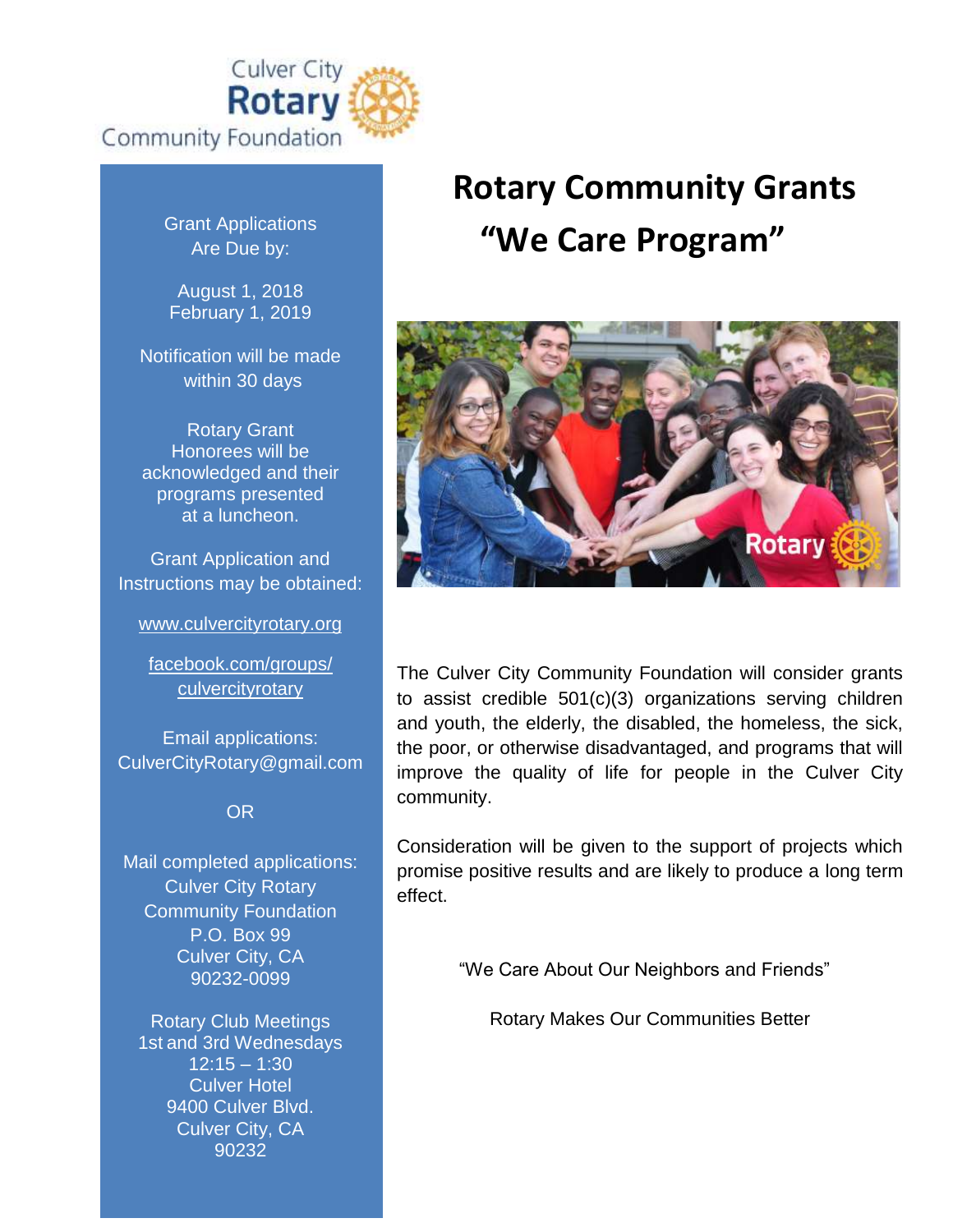

### **Culver City Rotary Community Foundation Grant Application "We Care Program" 2018**

Organizations may apply annually for grant awards from the Culver City Rotary Community Foundation. However, after three years of successive awards, priority will be given to other organizations in an effort to support as many worthy organizations as possible. Organizations are limited to one award per Rotary fiscal year.

Grant recipients are expected to recognize the Rotary Grant to their organization and to provide the Foundation with a report on the use of their grants within one year of receiving the grant. Failure to do so may disqualify an organization from future eligibility.

Eligibility - The organization must**:**

- Be a 501(c)(3) nonprofit organization of the Internal Revenue Code, known as nonprofit public charities or a public agency. Provide verification of 501(c)(3) ID number status.
- Have a board-approved policy regarding staff employment, electing a governing board, and provide service without discrimination on the basis of race, religion, gender, sexual orientation, age, disability, or national origin.
- Provide direct benefits to the community of Culver City.

### Program Support

Grants are available for a new program or support for an existing program. The program must be part of the nonprofit's mission and meet identified community needs. The program is defined to provide meaningful and measurable changes for its participants. The program should be designed to reach the greatest number of people at the most reasonable cost. Granted funds are to be used to support program costs, not operating expenses.

### **Limitations**

Proposals will not be considered for grant funding:

- conferences, workshops, travel, surveys or publishing activities
- operating support and debt retirement
- projects or programs normally financed by government sources
- annual appeals, general fund drive or endowment funds
- political organizations or candidates
- sectarian religious purposes
- multi-year funding for new programs
- direct grants, scholarships, or loans to individuals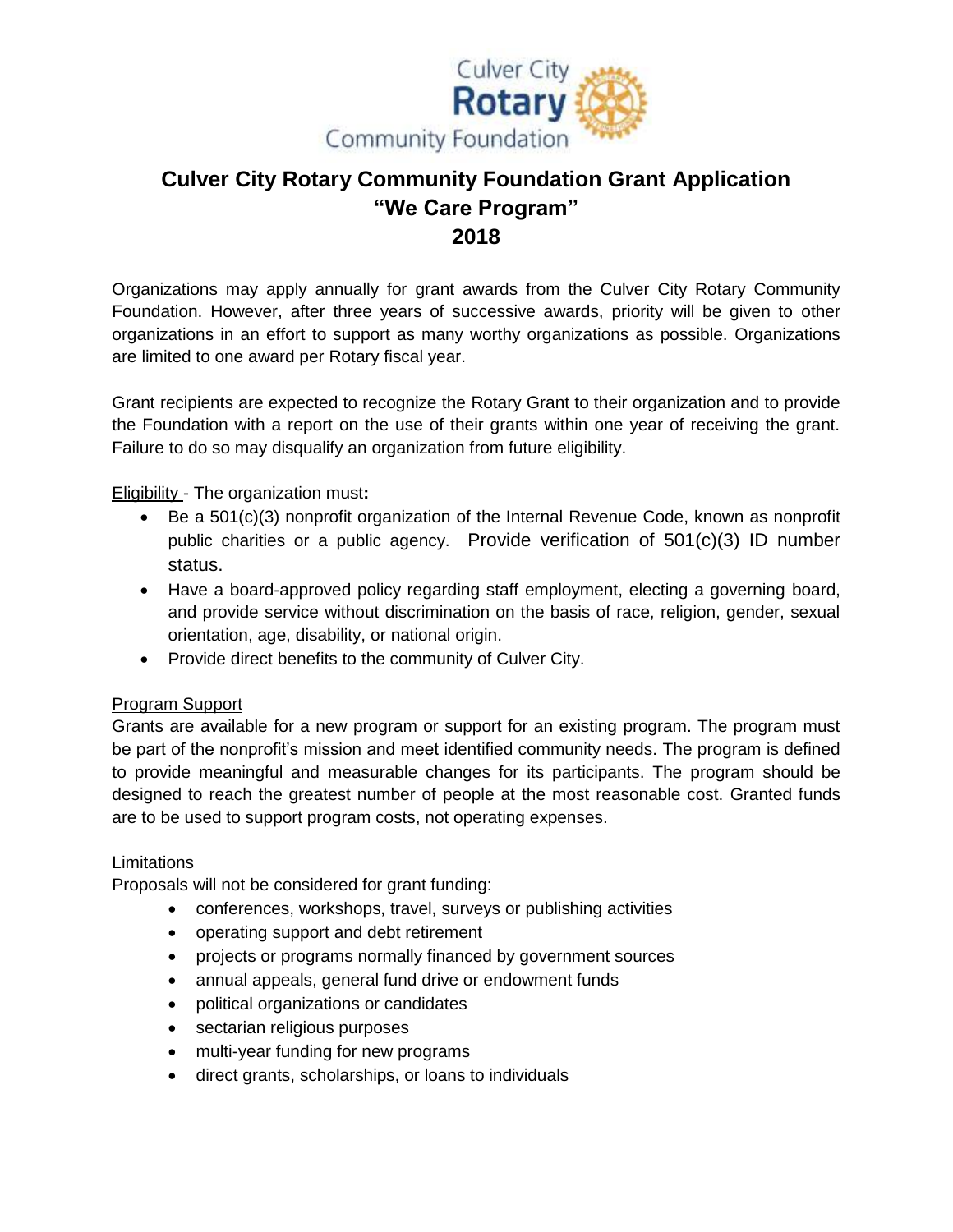### Grant Process

Provide a brief project work plan that includes a timeline and corresponding actions to accomplish project goals, objectives and outcomes.

The grant period is one year in duration from the date of award. Any funds that cannot be spent for the intended purpose must be returned to the Culver City Rotary Community Foundation.

### Size of Grants

Applicants may request a maximum of \$10,000 towards their outlined programs.

### Grant Evaluation

If funding is awarded, grant recipients must provide a final Grant Evaluation Report documenting the project's actual cost, result and effectiveness. Organizations that have previously received a grant are required to provide a completed Grant Evaluation Report before a new grant proposal is accepted. Describe the plan to measure the program's goals, objectives, outcomes and processes.

### **Notification**

Rotary Grants are accepted by August 1 and February 1. Applicants will be notified within 30 days about the grant. Monies will be distributed at a luncheon with the date to be determined.

### **Grant Application**

Please clearly and succinctly answer all responses.

### Organization Background

- Organization's history and mission.
- Description of current programs, activities and major accomplishments.
- Number of active volunteers and estimate of total volunteer hours over the past fiscal year.

### Purpose of Request: Goals and Outcomes

Describe the needs in the community the organization is trying to resolve through the proposed project. If statistics or opinions are included, please cite sources.

Describe the anticipated outcomes or goal(s) of the project. Include:

- The project's specific, measurable, achievable and realistic objectives.
- The short and long term changes to be achieved with the proposal request.

### Organization and Leadership

Describe how the organization will implement this proposal request. Include information on:

- How this proposal advances the organization's mission.
- Include who will have oversight for the project.
- Describe if Culver City Rotarians have been or can become volunteers in the applicant organization or in the proposed project.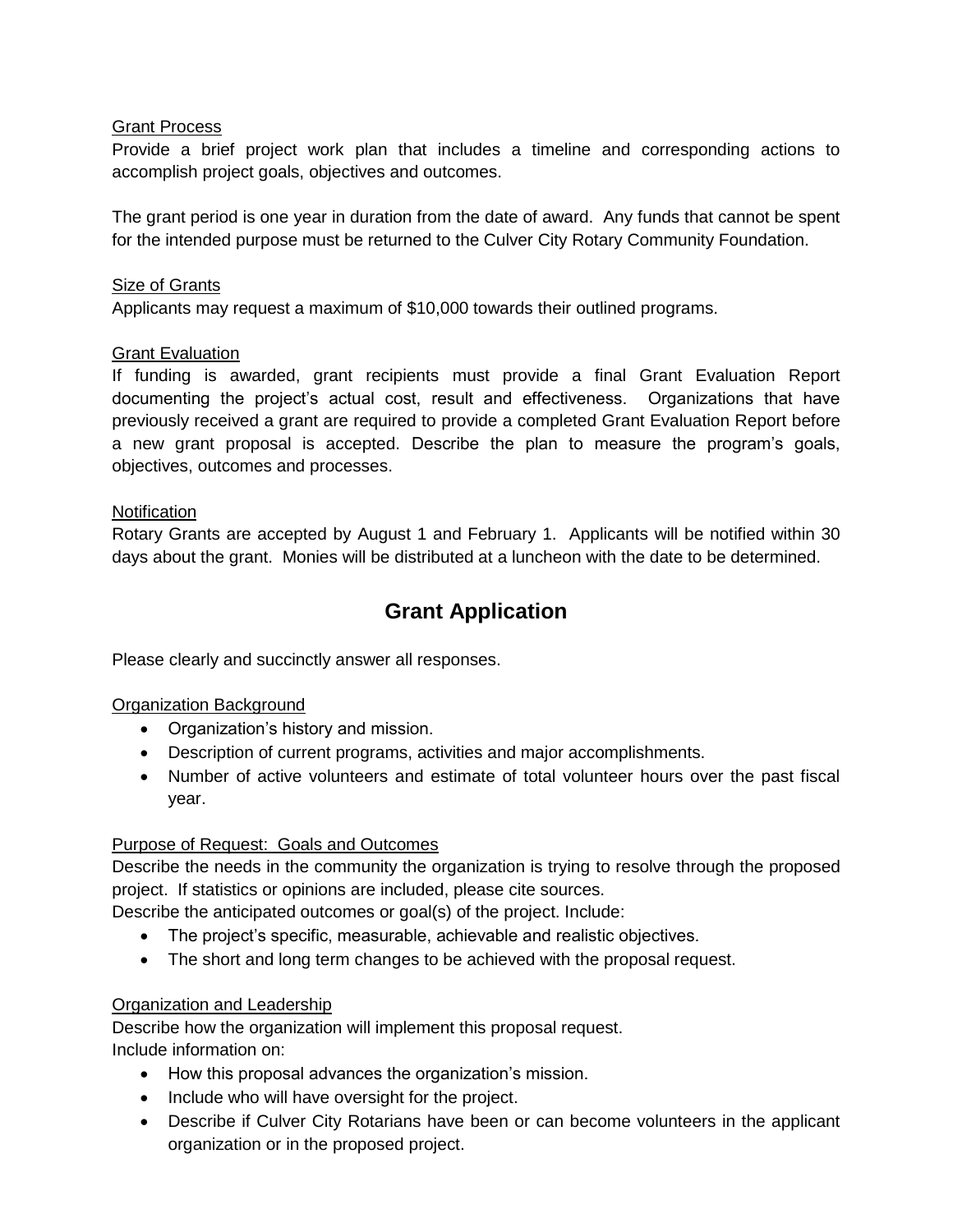- How the Culver City Rotary Community Foundation will be recognized for its support of this project.
- Number of persons serving on the Board of Directors.
- Number of meetings held during past fiscal year.
- List names of officers and three top executives.
- List if any Rotarian has served on the Board of Directors in the last three years.

### Financial Information

Please address the following:

- Include detailed project budget
- Explain significant changes in financial position from prior year, if any.
- Describe what contingency plans the organization has if a shortage of funds occurs before the end of the grant cycle.

### **Sustainability**

Describe additional resources needed to continue this project over time (financial, staffing, partners, etc.) and a plan to secure these resources.

### Certification – The following paragraph must be included in the proposal.

The information contained in this application and in any attachments is complete and accurate. If a grant request is granted by the Culver City Rotary Community Foundation the funds will be used solely for the purposes specified in the grant proposal within twelve (12) months of receipt. Any unused funds over \$100.00 will be returned to the Foundation. A completed Grant Evaluation will be provided for the grant received from the Foundation and will include a full accounting of the use of the grant funds. The Grant Evaluation is due before a new request can be considered. This certification must be signed and dated by the Chief Executive Officer and Chairperson of Board of Directors.

### Mail Rotary Grant Application to:

Rotary Community Grants Culver City Rotary Community Foundation P.O. Box 99 Culver City, CA 90232